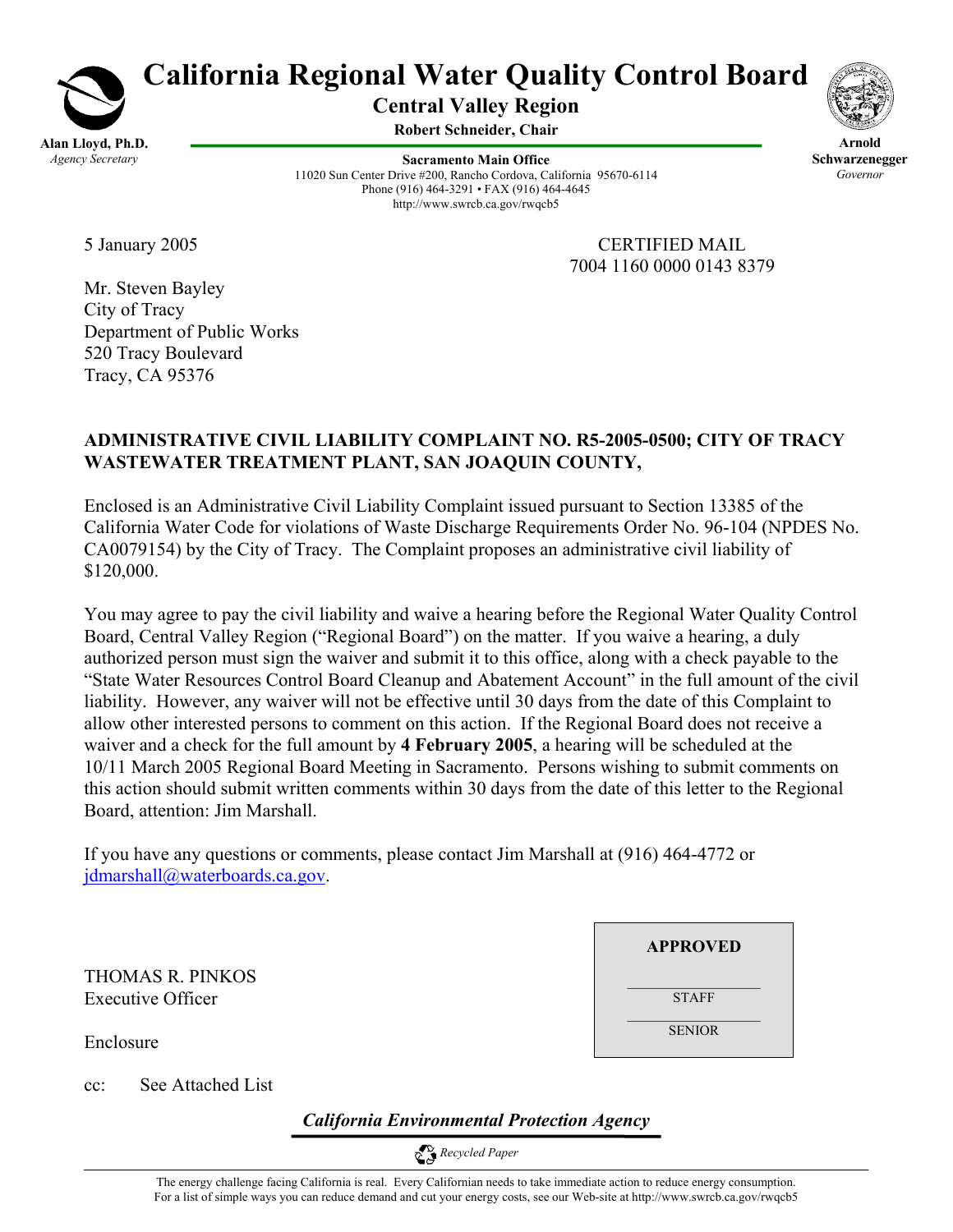cc: Ms. Kathi Moore, U.S. Environmental Protection Agency, Region IX, San Francisco Ms. Lisa Brown, CalEPA, Sacramento Mr. Mark Bradley, State Water Resources Control Board, Sacramento Ms. Frances McChesney, State Water Resources Control Board, Sacramento Mr. Phil Isorena, State Water Resources Control Board, Sacramento Mr. Joe Spano, Department of Health Services, Office of Drinking Water, Stockton Department of Health Services, Environmental Management Branch, Sacramento Ms. Janna Herren, Department of Fish & Game, Region II, Rancho Cordova Delta Protection Commission, Walnut Grove Department of Environmental Health, San Joaquin County, Stockton Mr. Steve Macaulay, California Urban Water Agencies, Sacramento Mr. Richard Denton, Contra Costa Water District, Concord Mr. Dante Nomellini, Jr., Central Delta Water Agency, Stockton Mr. John Herrick, South Delta Water Agency, Stockton Mr. Eric Parfrey, Sierra Club, Stockton Mr. Bill Jennings, Delta Keeper, Stockton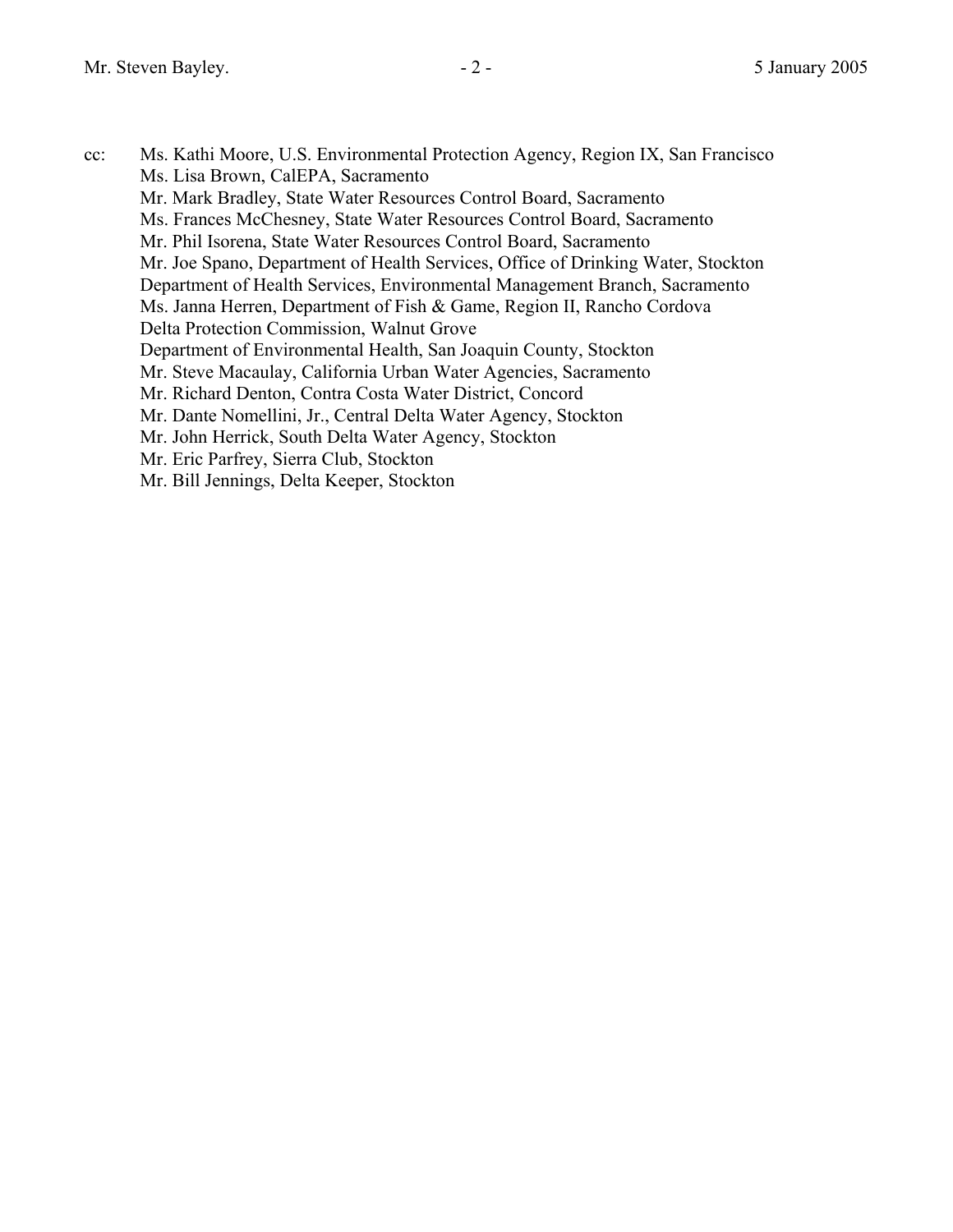### CALIFORNIA REGIONAL WATER QUALITY CONTROL BOARD CENTRAL VALLEY REGION

#### ACL COMPLAINT NO. R5-2005-0500 ADMINISTRATIVE CIVIL LIABILITY COMPLAINT IN THE MATTER OF

## CITY OF TRACY SAN JOAQUIN COUNTY

This complaint is issued to the City of Tracy, (hereafter Discharger) based on a finding of violations of NPDES Waste Discharge Requirements Order No. 96-104, pursuant to California Water Code (CWC) Section 13385, which authorizes the imposition of Administrative Civil Liability, and CWC Section 13323, which authorizes the Executive Officer to issue this complaint.

The Executive Officer of the Regional Water Quality Control Board, Central Valley Region (Regional Board) finds, with respect to the Discharger's acts, or failure to act, the following:

- 1. The Discharger owns and operates the City of Tracy Wastewater Treatment Plant and accompanying collection and disposal systems, which provide sewerage service to the City of Tracy. Treated municipal wastewater is discharged to Old River, a water of the United States, and part of the Sacramento-San Joaquin Delta.
- 2. On 3 May 1996 the Regional Board adopted Waste Discharge Requirements Order No. 96-104 prescribing waste discharge requirements for the City of Tracy Wastewater Treatment Plant.
- 3. On 21 October 2003 the City of Tracy Wastewater Treatment Plant experienced a failure of the sulfur dioxide  $(SO<sub>2</sub>)$  feed system, which facilitates dechlorination of the effluent prior to final discharge to Old River. This resulted in the discharge estimated to be approximately 585,000 gallons of chlorinated effluent to Old River, over a 95 minute period, with an average chlorine residual of 6.7 mg/L.
- 4. The Discharger failed to properly document the nature and impact of the chlorine release on the receiving water. Although the Discharger reported that no adverse effects to aquatic life were observed and their monitoring indicated a chlorine residual of  $\leq 0.1$  mg/L in Old River, the Discharger waited 13 hours after the discovery of the release before visually inspecting the receiving water and waited 19 hours to collect in-stream samples for total chlorine residual. Due to the slow response and inadequate monitoring, the effect of the release on aquatic life is not known.
- 5. The discharge violated Section B.1 of the Effluent Limitations of Order No. 96-104, which includes a daily maximum effluent limitation for chlorine residual of 0.1 mg/L. The discharge was reported to contain 6.7 mg/L total residual chlorine.
- 6. The discharge violated Sections E.4 and E.12 of the Receiving Water Limitations of Order No. 96-104. Section E.4 states, *"the discharge shall not cause concentrations of any*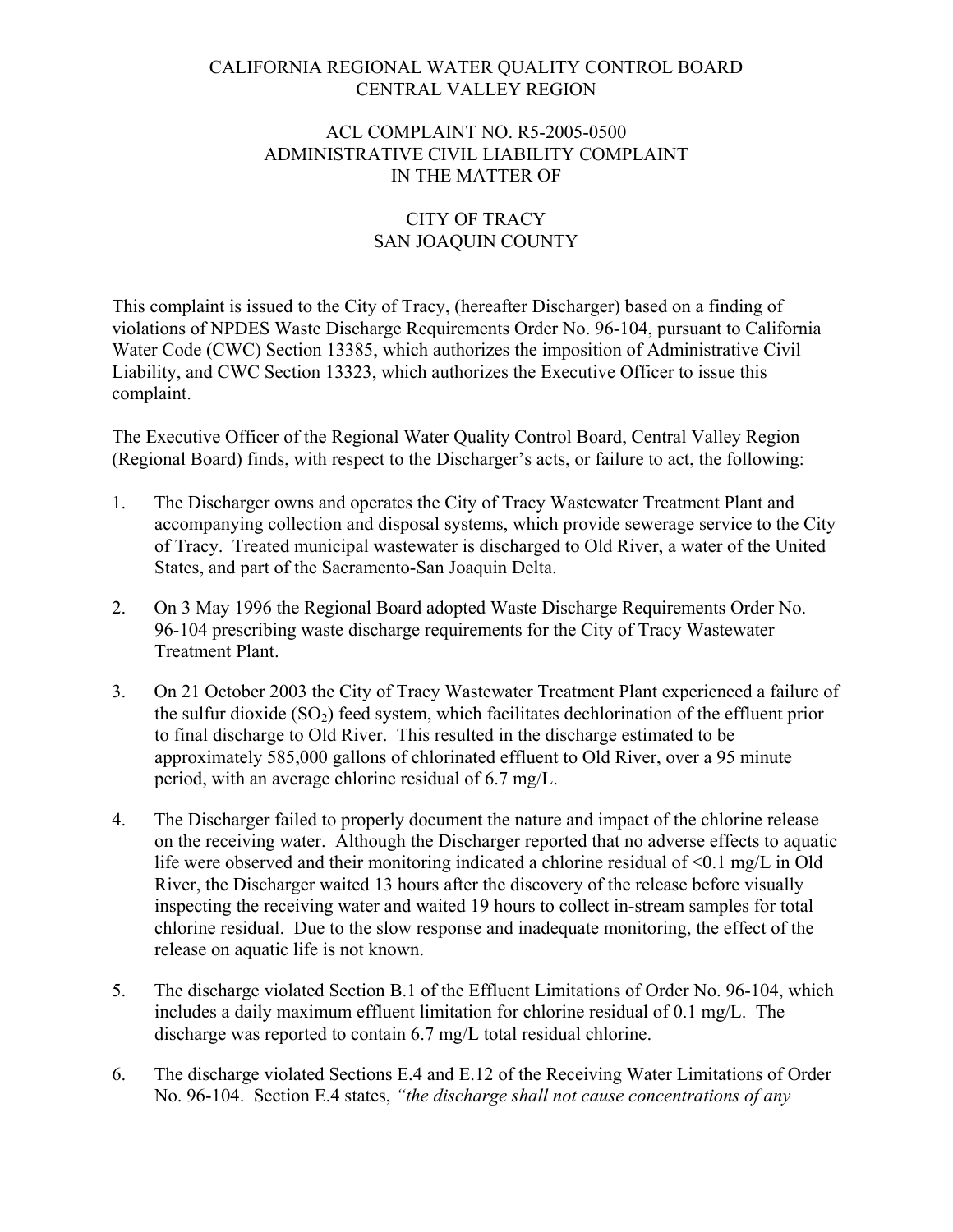*materials in the receiving waters which are deleterious to human, aquatic, or plant life"*. Section E.12 states, *"the discharge shall not cause a violation of any applicable water quality standard for receiving waters adopted by the Board or the State Water Resources Control Board as required by the Clean Water Act and regulations adopted thereunder"*. The USEPA National Ambient Water Quality Criteria to prevent acute (lethal) effects from chlorine is 0.019 mg/l, on a 1-hour average. The effluent had a concentration more than three hundred fifty (350) times the acute criterion. The discharge would have caused the receiving water to greatly exceed the acute criterion at the outfall, and potentially a considerable distance downstream, because given the concentration of the effluent it could not have mixed with the receiving water quickly enough to have been diluted below the acute criterion.

7. The Discharger violated Standard Provision A.17 of Order No. 96-104, which states:

*"The discharger shall take all reasonable steps to minimize any adverse effects to waters of the State or users of those waters resulting from any discharge or sludge use or disposal in violation of this Order. Reasonable steps shall include such accelerated or additional monitoring as necessary to determine the nature and impact of the noncomplying discharge or sludge use or disposal."*

The Discharger failed to properly document the nature and impact of the chlorine release by not acting immediately after discovery of the release.

- a) The Discharger waited 13 hours after the release to visually inspect the receiving water;
- b) The Discharger waited 19 hours after the release to collect in-stream samples for total chlorine residual.
- 8. The discharge violated Provision F.1 and Standard Provision A.22 of Order No. 96-104, which require that neither the discharge nor its treatment shall create a nuisance or pollution as defined in CWC Section 13050. The discharge of the highly chlorinated effluent at levels that exceed the effluent limitations constitutes pollution.
- 9. CWC Section 13385 states, in part:

*"(a) Any person who violates any of the following shall be liable civilly in accordance with this section:* 

*"(1) Section 13375 or 13376".* 

 *(2) Any waste discharge requirements…issued pursuant to this chapter…" \*\*\*\*\*\*\** 

*"(5) Any requirements of Section 301, 302, 306, 307,308, 318, 401, or 405 of the Clean Water Act, as amended".*

*\*\*\*\*\*\*\**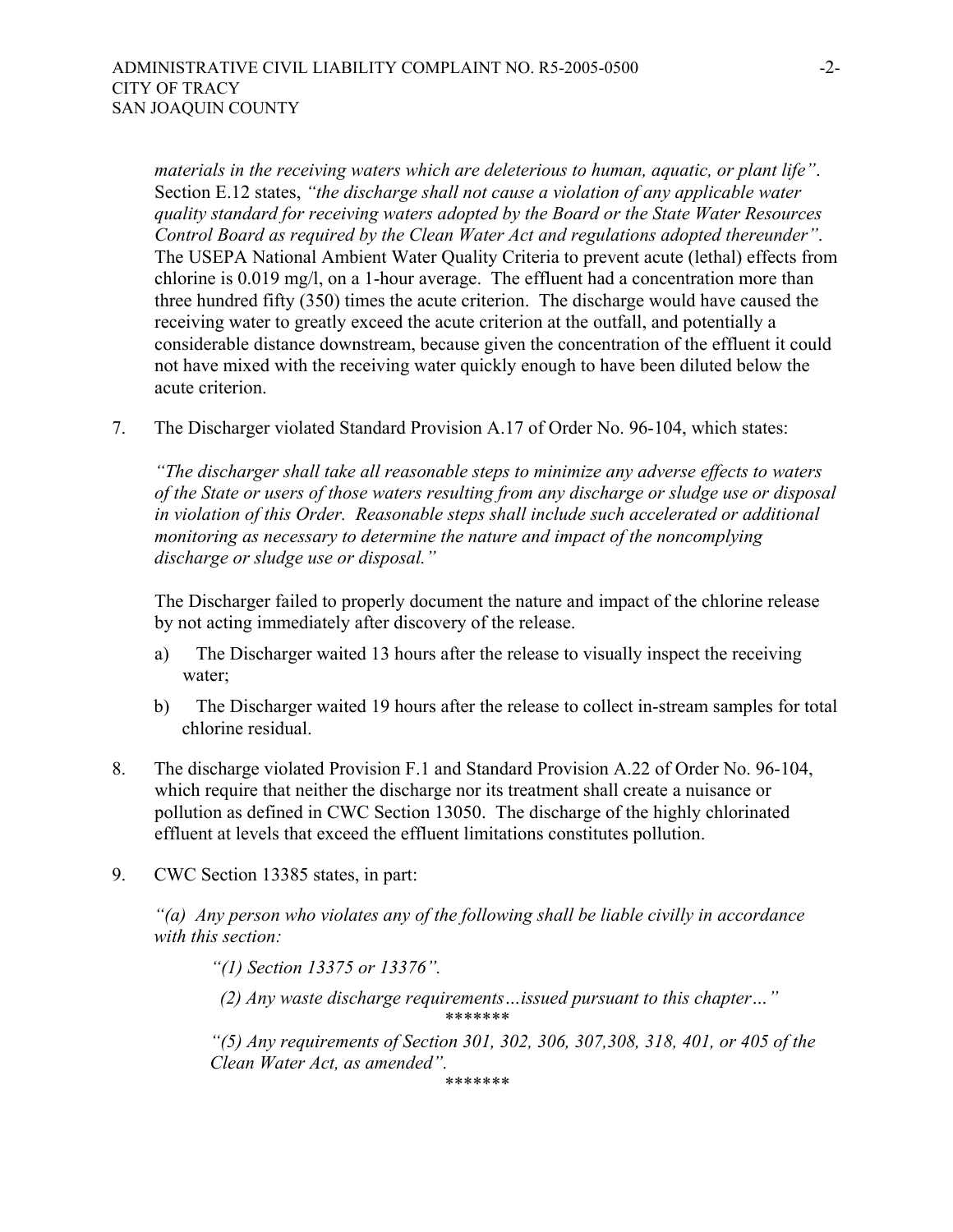*"(c) Civil liability may be imposed administratively by the state board or a regional board pursuant to Article 2.5 (commencing with Section 13323) of Chapter 5 in an amount not to exceed the sum of both of the following:* 

*"(1) Ten thousand dollars (\$10,000) for each day in which the violation occurs.* 

*"(2) Where there is a discharge, any portion of which is not susceptible to cleanup or is not cleaned up, and the volume discharged but not cleaned up exceeds 1,000 gallons, an additional liability not to exceed ten dollars (\$10) multiplied by the number of gallons by which the volume discharged but not cleaned up exceeds 1,000 gallons". \*\*\*\*\*\*\** 

*"(e) In determining the amount of any liability imposed under this section, the regional board, the state board, or the superior court, as the case may be, shall take into account the nature, circumstances, extent, and gravity of the violation or violations, whether the discharge is susceptible to cleanup or abatement, the degree of toxicity of the discharge, and, with respect to the violator, the ability to pay, the effect on its ability to continue its business, any voluntary cleanup efforts undertaken, any prior history of violations, the degree of culpability, economic benefit or savings, if any, resulting from the violation, and other matters that justice may require. At a minimum, liability shall be assessed at a level that recovers the economic benefits, if any, derived from the acts that constitute the violation".* 

- 10. The Discharger derived an economic benefit from the acts that constitute the violation, which is estimated to be not less than \$10,000. The Discharger failed to include necessary safety measures and redundant systems to prevent or minimize the release of chlorinated effluent, which is highly toxic. The maximum statutory liability is \$5,850,000 (\$10,000 for each day of violation plus approximately \$5,840,000; \$10 times 584,000 gallons).
- 11. The violation of Effluent Limitations B.1, for chlorine residual, is subject to mandatory minimum penalties pursuant to CWC Section 13385(h). However, due to the severity of the violation a more substantial penalty was calculated using the State Water Resources Control Board's Water Quality Enforcement Policy.
- 12. Issuance of this Administrative Civil Liability Order to enforce CWC Division 7, Chapter 5.5 is exempt from the provisions of the California Environmental Quality Act (Public Resources Code Section 21000, et. seq.), in accordance with Title 14 California Code of Regulations, Enforcement Actions by Regulatory Agencies, Section 15321(a)(2).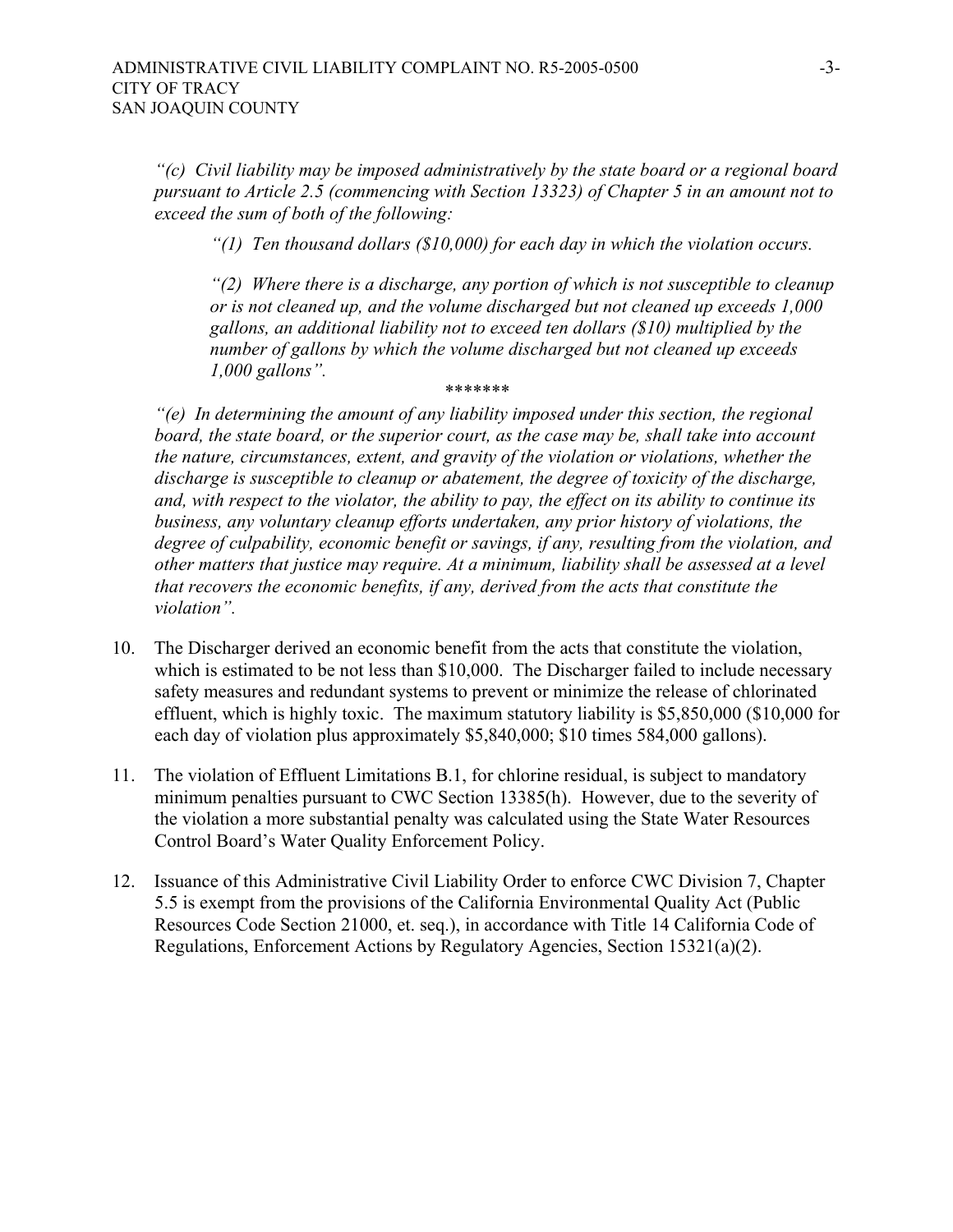#### THE CITY OF TRACY IS HEREBY GIVEN NOTICE THAT:

- 1. The Executive Officer of the Regional Board proposes to assess Administrative Civil Liability in the amount of **one hundred twenty thousand dollars (\$120,000)**, which would recover the economic benefit derived from the acts that constitute the violation and would recover Regional Board staff costs. The amount of the liability proposed is based upon a review of the factors cited in CWC Section 13385 and the State Water Resources Control Board's Water Quality Enforcement Policy.
- 2. A hearing on this matter will be held at the Regional Board meeting scheduled on **10-11 March 2005**, unless the Discharger agrees to:
	- a. Waive the hearing and pay the proposed civil liability in full; or
	- b. Waive the right to a hearing in 90 days, and submit a settlement proposal within 30 days of the date of this Complaint that includes an agreement to conduct a Supplemental Environmental Project (SEP) and also includes payment of monetary liability. The Discharger may preserve its right to a hearing pending approval of the settlement proposal.
- 3. If a hearing on this matter is held, the Regional Board will consider whether to affirm, reject, or modify the proposed Administrative Civil Liability, or whether to refer the matter to the Attorney General for recovery of judicial civil liability.
- 4. The Discharger may waive the right to a hearing. If you wish to waive the hearing, **within 30 days of the date of this complaint**, sign and return the waiver to the Regional Board's office with a check in the amount of the civil liability made payable to the "State Water Resources Control Board Cleanup and Abatement Account." Any waiver will not be effective until 30 days from the date of this complaint to allow interested persons to comment on this action.

THOMAS R. PINKOS, Executive Officer

5 January 2005

**Date**